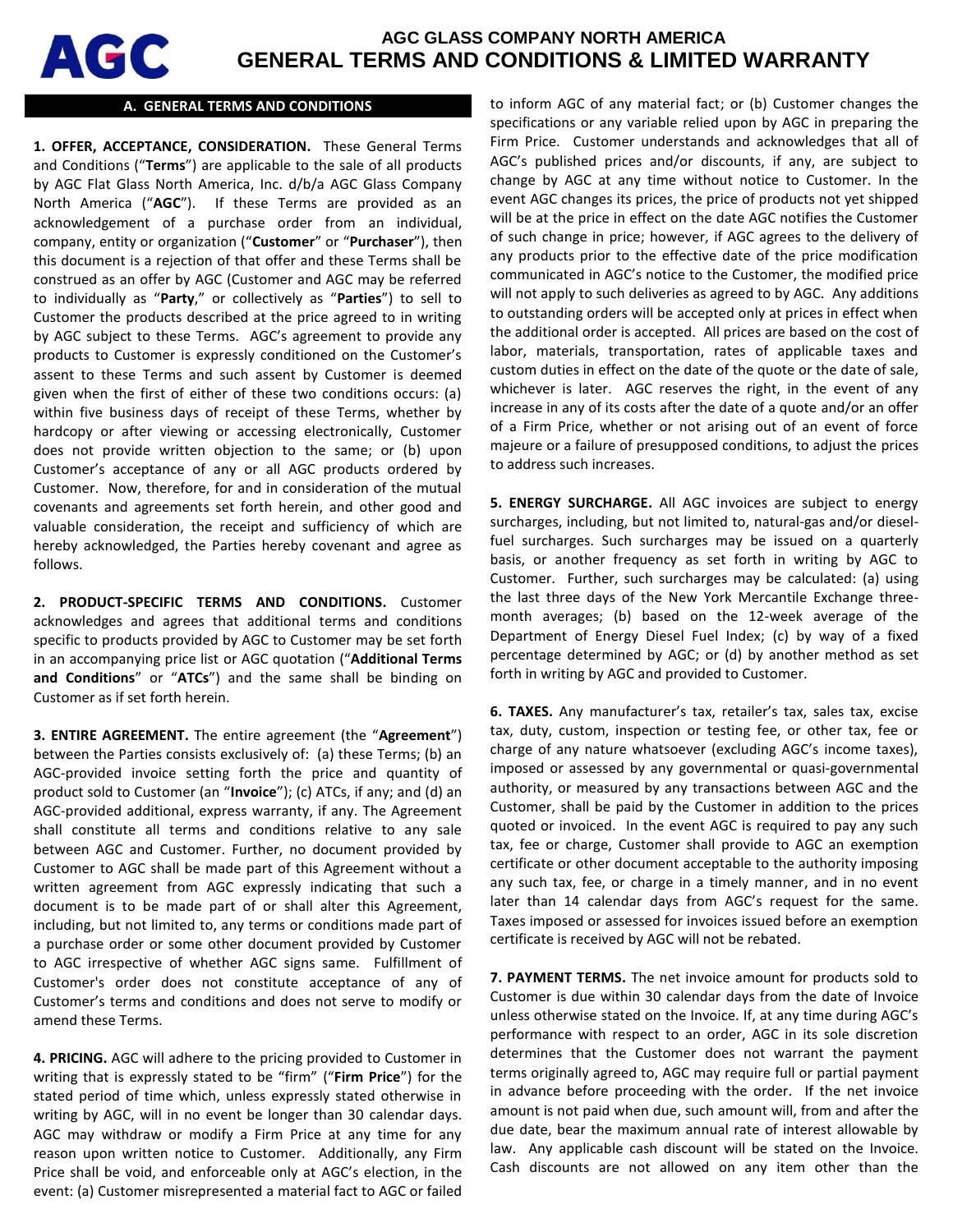purchase price(s) (*e.g.* taxes, freight, energy surcharges, crating or other charges).

**8. NO WITHHOLDING PAYMENT.** Customer expressly waives all right to, and acknowledges and agrees it will not, set off or otherwise withhold any payment to AGC under this Agreement or another agreement for any reason whatsoever, including, but not limited to, reasons related to any dispute or credits Customer believes are owed it by AGC.

**9. US CURRENCY ONLY.** All prices, applicable taxes, surcharges and/or fees under the Agreement shall be payable to AGC in United States Dollars unless AGC otherwise agrees in writing.

**10. MINIMUM UNIT OF SALE:** AGC's minimum unit of sale will be 42,000 pounds or more to meet any published tariff minimums *via* the medium used. Other AGC products from the same facility may be combined to meet truckload minimum weight. AGC reserves the right to refuse Customer orders for quantities deemed by AGC to be insufficient to make a production run of the specific product ordered by Customer. AGC reserves the right to charge a market price for orders that are less than 42,000 pounds.

**11. PACKAGING:** AGC's pricing is based on its standard packaging only. The standard separator is powder interleaving material. AGC reserves the right to change its standard separator from time to time at its sole discretion and without notice. No mixed product packages are available. AGC reserves the right to charge, and Customer agrees to pay, additional amounts should Customer's order necessitate packaging outside AGC's standard packaging.

**12. RACKS:** Products may be packaged on AGC's steel racks or rolling racks. All such racks are and will remain AGC's property. Customer will use reasonable care in unloading, loading and using the racks. The racks are to be used by Customer solely in connection with and to facilitate the delivery of products sold to Customer by AGC and for no other uses, including without limitation, inventory storage and other storage or shipment of Customer or third party products. Customer shall return the racks to AGC consistent with AGC's rack return policies and/or rack agreements entered into with Customer.

**13. FREIGHT:** Continental United States and Canada delivery of products covered by this document will be FOB AGC's plant except when the Customer has arranged for pick-up. Shipment will be by the way of common carrier, contract carrier or AGC's truck at AGC's option. International shipments will be Incoterms 2010, FOB the port of departure from the United States. Products will be assumed to have been delivered in the same quality as when the products were loaded on the truck or container at the port of departure (as applicable). AGC will not be responsible for any cost incurred by Customer for loss, damage, or delay caused by the carrier or shipper whatsoever, and Customer will be responsible for filing and recovering on any and all freight or shipping damage claims. Freight charges to destinations in the Continental United States and Canada are usually prepaid and covered by the price of

products bought in full truckloads; however, AGC reserves the right to sell products FOB AGC's manufacturing plant or its affiliate which produces the specific product. Orders for partial truckloads will be charged for additional freight costs at standard freight rates.

**14. DELIVERY AND ACCEPTANCE:** Delivery of products by AGC to a carrier at the FOB point will constitute delivery to the Customer, regardless of whether AGC pays the freight. Customer may be charged for any warehousing fees, demurrage fees, trucking and other expenses occasioned by or incident to any delays requested or made for the convenience of Customer beyond the scheduled shipping date. Claims for shortages, errors, or damage must be noted on the bill of lading and in writing to AGC within ten (10) business days after the receipt of shipment. Failure to do so within this time-frame shall constitute a waiver of all such claims by the Customer and unconditional acceptance of the products. Methods and route of shipment will be at the discretion of AGC unless the Customer specifies otherwise in writing, and AGC agrees in writing. Any additional expense associated with the method or route of shipment specified by the Customer will be borne solely by Customer. Any liability of AGC for non-delivery of the products shall be limited to replacing the products within a reasonable time or adjusting the invoice for such products to reflect the actual quantity delivered.

**15. WAREHOUSING:** Customer pricing is for quantities ordered for production and shipment at one time. The warehousing charge of one and one-half percent (1.5%) per month will be applied to invoices covering the material not picked up by Customer within thirty (30) days after notice from AGC that those products are ready for delivery, unless otherwise agreed in an AGC executed Stocking Program Agreement. If any products ordered by a Customer remain in AGC's warehouse for more than sixty (60) days after AGC's notice the products are ready for pick-up, Customer agrees that, in addition to the warehousing charge, the Customer shall be obligated to take and pay for all such products upon written notice from AGC. If the Customer refuses, AGC may, in its sole discretion: (a) ship the products to Customer and charge Customer for such products, (b) resell the products to a third party and seek reimbursement from Customer if the sales price for those products does not equal or exceed the purchase price, including surcharges and freight, that AGC would have charged Customer for those products, (c) destroy the products and charge Customer for the purchase price for those products, including all surcharges and freight, or (d) pursue any one or more of the above remedies in addition to seeking other remedies in a court of competent and lawful jurisdiction. The implementation of any Stocking Program is contingent upon AGC's and Customer's execution of an AGC Stocking Program Agreement. Upon termination of the Stocking Program, Customer shall be obligated to purchase any stock glass products inventoried by AGC for Customer under the Stocking Program within sixty (60) days of the termination date.

**16. SAFETY SPECIFICATIONS.** Any order for safety glazing materials must reference the safety standard to which the glass must be manufactured, certified and labeled. Annealed glass must not be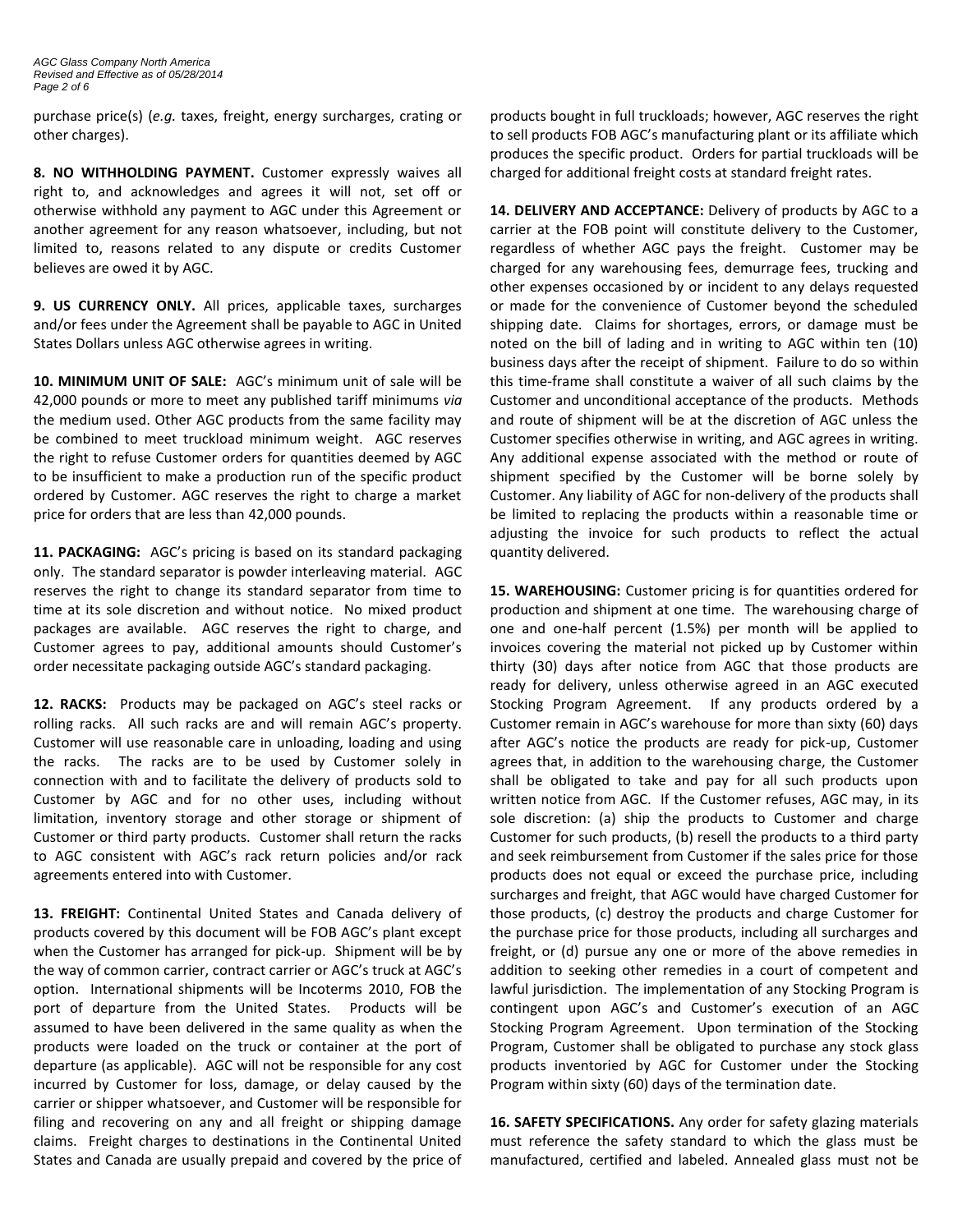glazed when used in hazardous locations (as defined by applicable codes and Federal and State laws). Glass to be glazed and used at such hazardous locations must be an approved safety glass.

**17. CANCELLATION.** Customer may only cancel an order acknowledged by AGC with written notice to AGC prior to production and/or shipment of that order by AGC. In the event of an accepted cancellation: (a) Customer shall pay AGC for all materials and work furnished or completed as of the date of accepted cancellation; and, additionally, (b) Customer acknowledges and agrees to pay AGC 10% of the invoiced amount for the ordered cancelled as liquidated damages in order to compensate AGC for lost profits, lost opportunity, and such other damages that the Parties hereby acknowledge are too difficult to calculate. AGC may terminate this Agreement, in whole or in part, at any time and for no reason at all with 30 calendar days' notice to Customer.

**18. FORCE MAJEURE.** AGC is excused from performance under this Agreement should an event occur beyond AGC's control, such as, but not limited to, weather events, strikes, work stoppages, accidents, production delays, utility outages, shortages, delays of carriers, delay by suppliers of materials, or priorities of government or any department thereof, or any other event or action beyond the reasonable control of AGC that prevents AGC's manufacture or shipment of the goods. AGC will declare a force majeure event in writing to the Customer and, if AGC intends to perform the Agreement at a later date, notify the Customer, to the extent possible, the length of the expected delay.

**19. INTELLECTUAL PROPERTY**. All products and their respective names are the intellectual property of AGC Flat Glass North America, Inc. (or their respective owners in the case of third-party products). No rights are granted or implied to be granted by AGC to Customer in any trademark or trade-name or in any other intellectual-property right or patent owned, used, or pending, by AGC. Customer may only utilize AGC's products in accordance with the terms herein and for no other purposes not pre-approved by AGC in writing. AGC provides no warranty that its products are not in violation of any intellectual-property right of any third party and provides its products on an "AS IS" basis only, with no representations or warranties.

**20. SUITABILITY OF PRODUCTS.** Customer shall be solely responsible for determining the suitability for use of products purchased from AGC. REPRESENTATIONS BY EMPLOYEES OR AGENTS OF AGC, ORALLY OR IN WRITING, CONCERNING THE SUITABILITY OF PRODUCTS SOLD BY AGC ARE NOT AUTHORIZED BY AGC AND MAY NOT BE RELIED UPON BY CUSTOMER.

**21. LIMITED WARRANTY.** AGC warrants its products exclusively to Customer and no other party, and only to the extent set forth in the written, express limited warranty described below ("**Warranty**"). The Warranty shall apply only to products which have been PAID IN FULL by Customer. At AGC's sole discretion, it may elect to provide an additional warranty to Customer pursuant to specific terms and conditions that AGC will separately provide to Customer in writing at the conclusion of a given project or as otherwise agreed between the Parties, and such additional warranty shall supplement, and be subjected to the same terms and conditions of, this Warranty unless otherwise expressly noted. Any additional warranty shall be exclusively between AGC and Customer, and no other party. EXCEPT FOR ANY EXPRESS APPLICABLE LIMITED WARRANTY, AGC DOES NOT MAKE, AND HEREBY DISCLAIMS, ANY REPRESENTATIONS OR WARRANTIES, WHETHER EXPRESS OR IMPLIED BY LAW, COURSE OF DEALING, COURSE OF PERFORMANCE, USAGE OF TRADE OR OTHERWISE, REGARDING ANY PRODUCTS PROVIDED OR SOLD BY AGC TO CUSTOMER, INCLUDING (WITHOUT LIMITATION) IMPLIED WARRANTIES OF MERCHANTABILITY, FITNESS FOR A PARTICULAR PURPOSE, NONINFRINGEMENT, OR RELATED TO ANY OTHER MATTER.

**22. LIMITATION OF LIABILITY.** IN NO EVENT WILL AGC'S LIABILITY OF ANY KIND WITH RESPECT TO ANY PRODUCTS PROVIDED OR SOLD UNDER THIS AGREEMENT INCLUDE ANY SPECIAL, INDIRECT, RELIANCE, INCIDENTAL OR CONSEQUENTIAL LOSSES OR DAMAGES, EVEN IF ADVISED OF THE POSSIBILITY OF SUCH POTENTIAL LOSS OR DAMAGE. ADDITIONALLY, IN NO EVENT WILL AGC'S LIABILITY OF ANY KIND PURSUANT TO ANY THEORY INCLUDING, BUT NOT LIMITED TO, CONTRACT, TORT, STRICT LIABILITY, AND WARRANTY, EXCEED THE AMOUNT PAID OR TO BE PAID BY CUSTOMER TO AGC UNDER THE APPLICABLE CUSTOMER ORDER.

**23. CHOICE OF LAW/FORUM.** The Agreement will be governed by the laws of the state where the product was manufactured, excluding its conflicts of law rules. Likewise, all terms used in this document that are defined or given meanings in the Uniform Commercial Code, as adopted in the state where the product was manufactured, will have the same definition and meaning for the purposes of this Agreement. Further, the United Nations Convention for the Resolution of Disputes shall not apply under any circumstances. The Parties further agree that any court or legal proceeding relating to this Agreement or any order shall be brought in the Federal courts located in Fulton County, Georgia, and that this shall be the exclusive forum and venue for resolving all disputes relating to this Agreement or any Order.

**24. NO WAIVER/CUMULATIVE REMEDIES.** Waiver by AGC of a breach by Customer of any provisions of this Agreement shall not be deemed a waiver of future compliance therewith, and such provision, as well as all other provisions hereunder, shall remain in full force and effect. If any provision of this Agreement is or becomes, at any time, and under any law, rule or regulation, unenforceable or invalid, no other provision of this Agreement shall be affected thereby, and the remaining provisions of this Agreement shall continue with the same effect as if such unenforceable or invalid provision shall not have been inserted in this Agreement. No waiver shall be effective against AGC unless set forth in writing and signed by a duly authorized officer of AGC. The rights of AGC under this Agreement are cumulative and not alternative.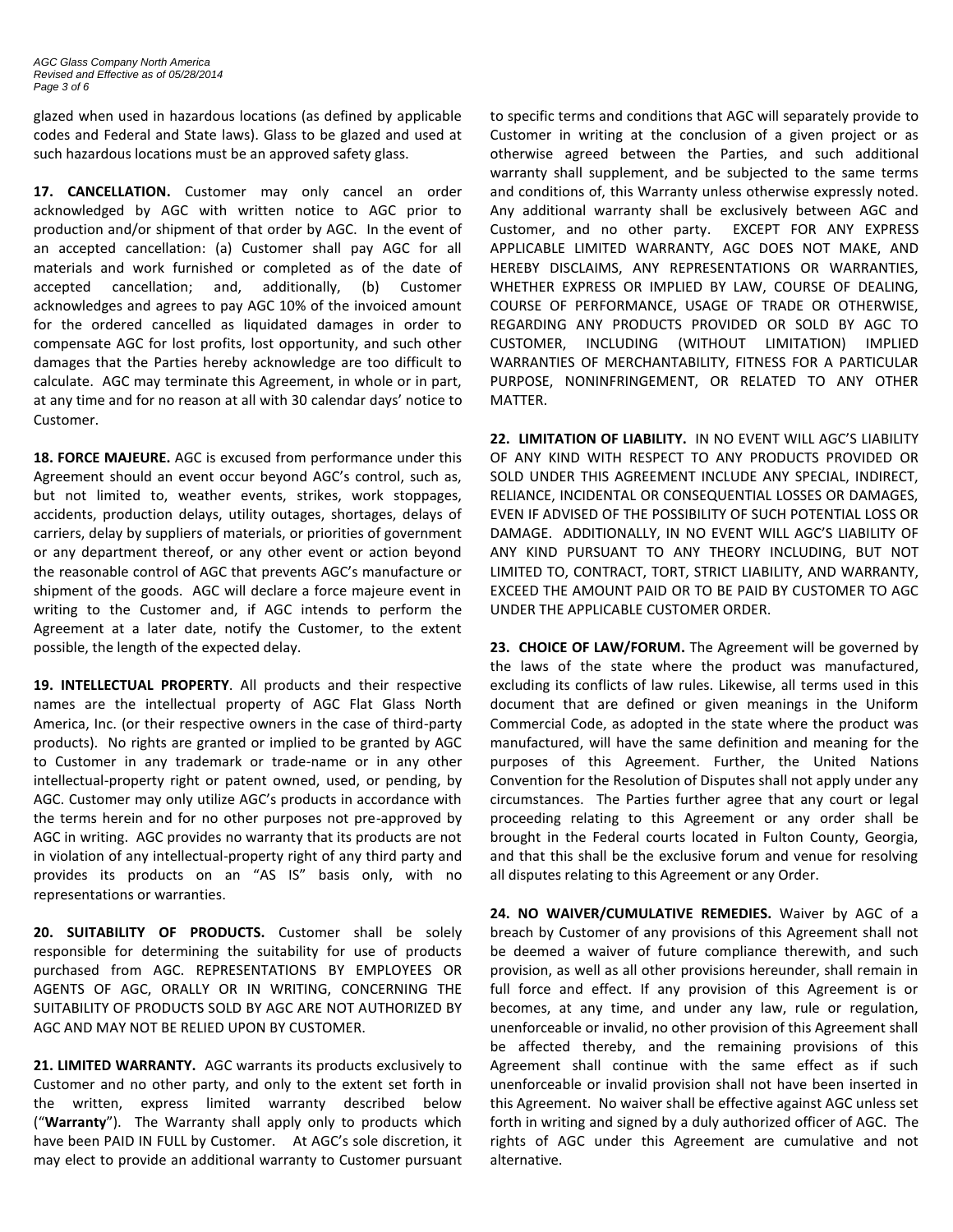**25. SUCCESSORS**. This Agreement shall be binding upon and shall inure to the benefit of the Parties, their legal representatives, successors, and assigns, including any party that acquires all or substantially all of the assets of Customer or AGC, though this Agreement may not be assigned by Customer without the prior written consent of AGC.

**26. RELATIONSHIP OF THE PARTIES.** The relationship between the Parties is that of independent contractors. Nothing contained in this Agreement shall be construed as creating any agency, partnership, joint venture or other form of joint enterprise, employment or fiduciary relationship between the Parties, and neither Party shall have authority to contract for or bind the other Party in any manner whatsoever.

**27. SURVIVAL.** Any terms of this Agreement which, expressly or by their nature, extend beyond the termination of this Agreement, shall survive any termination of this Agreement.

## **B. LIMITED WARRANTY**

This limited, express warranty ("**Warranty**") is provided to Customer by AGC and the Parties hereby agree as follows.

## **ALL PRODUCTS**

The following terms and conditions apply to all AGC products, but are expressly subject to the timeframe, exceptions, and additional terms and conditions for specific products as set forth below.

**1. REMEDY**. In the event that any AGC product fails to perform as warranted, AGC's sole responsibility and Customer's SOLE AND EXCLUSIVE REMEDY under warranty or under any theory of contract, tort, negligence, strict liability or any other claim of liability, including but not limited to any claim arising out of or related to any consumer protection or consumer fraud statute, rule or regulation, shall be limited to a refund of AGC's original selling price or, at AGC's option, to furnish the Customer with another product without charge, F.O.B. AGC's manufacturing facility nearest the product's installation. IN NO EVENT SHALL AGC BE LIABLE FOR COSTS INCURRED IN THE REMOVAL OF FAILED PRODUCTS, THE INSTALLATION OF REPLACEMENT PRODUCTS, OR FOR ANY INCIDENTAL, RELIANCE, OR CONSEQUENTIAL DAMAGES. In the event that a product is replaced pursuant to an applicable AGC warranty, the replacement product is warranted only for the remainder of the warranty period applicable to the original product. AGC neither guarantees nor warrants production lead times, shipment delivery dates or inventory availability. This Warranty shall not apply to any product beyond the provided warranty period.

**2. RIGHT OF INSPECTION**. Customer shall make available to AGC for inspection any product that Customer claims to be defective or subject to a claim under this Warranty in its installed application. The Warranty is void if Customer fails or refuses to provide or make

reasonably available the alleged defective product for inspection by AGC as set forth above within a reasonable time of making the claim, which in no event shall exceed 30 calendar days after submission of the written claim. Additionally, the Warranty is void if Customer alters, removes, destroys, or disposes of the product from its installed application (*i.e.,* from any end product or installation/glazing system) before AGC completes its inspection or review of the same.

**3. WARRANTY PROCEDURE.** In the event of a warranty claim, Customer shall promptly notify AGC as specified herein. If Customer fails to submit a written claim for warranty coverage to AGC within 120 calendar days from the date it knew, or reasonably should have known, of the product's alleged failure to comply with its warranty, Customer shall be deemed to have waived any claim for warranty coverage with respect to the product (and all similar products shipped to Customer), and AGC shall not have any responsibility or liability for such product(s). In no event shall a claim for warranty coverage be considered after the expiration of the specified product's warranty period. Customer shall provide a copy of the original purchase order, proof of date of delivery, and make the product available for inspection by AGC, as set forth above.

**4. LIMITATIONS**. EXCEPT AS EXPRESSLY SET FORTH HEREIN, AGC MAKES NO EXPRESS OR IMPLIED REPRESENTATION OR WARRANTY OF ANY KIND REGARDING ITS PRODUCTS, WHETHER AS TO MERCHANTABILITY, FITNESS FOR A PARTICULAR PURPOSE OR USE, NON-INFRINGEMENT, OR ANY OTHER MATTER. In particular, but without limitation, AGC assumes no responsibility for, and this Warranty shall be void and will not cover the product, in the event of the following or under the following circumstances:

- Glass breakage.
- Failure of products due to improper usage or improper handling, loading, unloading or storage.
- Failures as a result of incompatibility with other glazing or installation materials, including, but not limited to, sealants, lubricants, setting blocks, gaskets, coatings, insulation, desiccants, muntins, blinds, or any other materials.
- Failure of products due to faulty installation, drainage design, improper weeping or weep design. This includes, but is not limited to, the requirement that the glazing channel have appropriate drainage/weeping that conforms to all IGMA recommendations and requirements so as to prevent water accumulation.
- Building construction or design where edges of the product are exposed to the environment.
- Failure of products due to severe and/or extreme weather conditions, including, but not limited to: hurricanes, tornadoes, earthquakes, hail, excessive heat, cold, or humidity.
- Damage to products caused by chemicals used on or around the products.
- Products when Customer fails to follow accepted industry installation and care procedures, such as (and as applicable), but not limited to, those set forth in publications by the Glass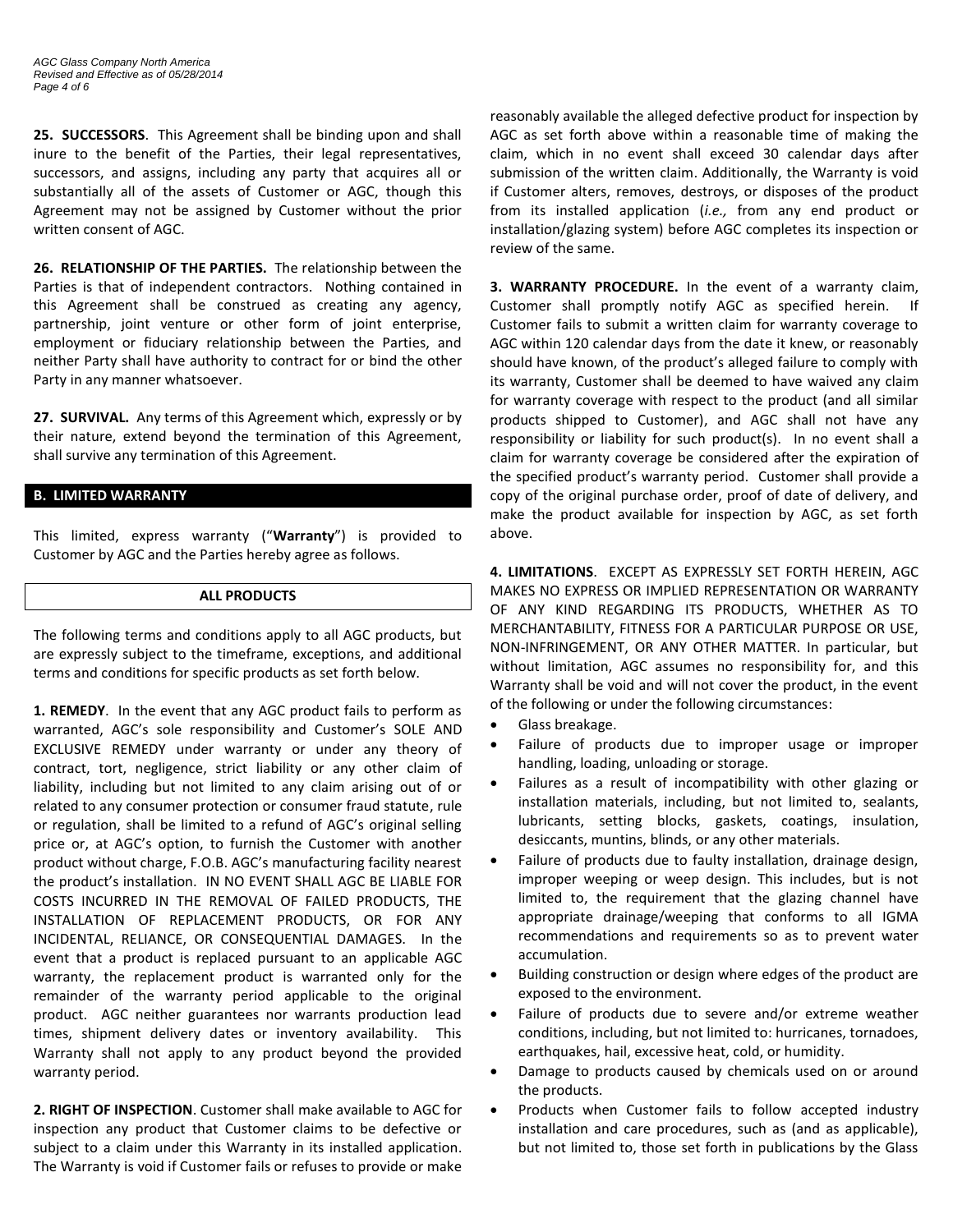Association of North America and the Insulating Glass Manufacturers Alliance.

- Failure of products due to Customer not following AGC's instructions regarding the products.
- Failure of any kind if the product was subject to additional processing, fabrication or alteration by the Customer or anyone other than AGC, including, but not limited to, application of coatings, films, tapes, adhesive backings, additional edging, beveling, and v-grooving.
- Damage resultant from cleaning with, or exposure to, abrasive cleaners, sharp objects, wire brushes, steel wool, acids or other caustic material of any type.
- Products that are installed by Customer or another that are not continuously and adequately mechanically supported on all sides including, but is not limited to, improper size and location of setting blocks.
- Products if they are used or installed outside of either the continental limits of the United States or Canada.
- Products installed in a vehicle of any kind.
- Products that have been retrofitted, including, but not limited to, the addition of any type of film (*e.g.,* safety or security film).

No one, but a duly authorized officer of AGC who does so in writing, may alter, modify, amend or change this Warranty in any manner. Customer acknowledges and agrees that any alteration, modification, amendment, or change made to this Warranty, whether done verbally or in writing, by anyone other than a duly authorized officer of AGC shall not be binding on AGC and will be void and have no effect.

## **SPECIFIC PRODUCTS**

In addition the foregoing Warranty terms and conditions applicable to all products, AGC provides the following additional terms and conditions specific to the identified product:

**5. INSULATING GLASS UNITS.** AGC warrants its AGC Insulating Glass Units against material obstruction to vision due to defects in material or workmanship that results in film formation or dust collection on the internal glass surfaces caused exclusively from the failure of the hermetic seal, other than through glass breakage, for a period of FIVE YEARS for AGC Single Seal and Duraseal® insulating glass units, and 10 YEARS for AGC Dual Seal, Intercept®, Super Spacer®, and Duralite® insulating glass units from the date of manufacture or the certified date of substantial completion of the building exterior on a commercially bid project as captured in writing and agreed to between AGC and Customer ("**Substantial Completion**"), whichever is later. If the Parties fail to agree to a date of Substantial Completion in writing, the Warranty shall commence on the date of manufacture. In addition to those conditions set forth in Clause B.4. above for which AGC assumes no responsibility, AGC, without limitation, assumes no responsibility for and this Warranty shall be void and will not cover this specific product in the event of the following or under the following additional circumstances:

- Products due to incompatibility with the organic hermetic seal with other glazing or installation materials, including but not limited to sealants, lubricants, setting blocks, gaskets, coatings, insulation or any other materials.
- Products installed in a high-moisture environment including, but not limited to, swimming pool enclosures, saunas, spas, hot-tub enclosures, or greenhouses.
- Products installed in a position beyond vertical (greater or less than 90 degrees)(*i.e*., "sloped glazing") or structural glazing applications. However, for Dual Seal that is constructed with both (1) polyisobutylene primary seal and a (2) silicone secondary seal, the warranty period for slope-glazed product is abbreviated to FIVE YEARS and structural-glazed product is 10 YEARS, each from the date of manufacture or Substantial Completion, whichever is later.
- Products if the unit seal is not fully protected by a minimum 15/32 inch face-covering or "bite."
- Products if the overall unit size exceeds 60 square feet.

**6. PYROLYTIC-COATED GLASS.** AGC warrants its Comfort Select™ and Energy Select™ pyrolytic coated glass against cracking, peeling, or deteriorating under normal environmental glazed conditions for a period of 10 YEARS from the date of manufacture.

**7. ANNEALED AND POST-TEMPERABLE SPUTTER COATED LOW-E GLASS.** AGC warrants its Comfort Select™ and Energy Select™ sputter coated Low-E glass against cracking, peeling, or deteriorating under normal environmental glazed conditions for a period of 10 YEARS from the date of manufacture or Substantial Completion, whichever is later. In addition to those conditions set forth in Clause B.4. above for which AGC assumes no responsibility, AGC, without limitation, assumes no responsibility for and this Warranty shall be void and will not cover this specific product in the event of the following or under the following additional circumstances:

- Comfort Select™ and Energy Select™ sputter coated Low-E glass if it has not been properly edge-deleted using industry standards designed to prevent the silver layer(s) from coming in contact with moisture.
- Comfort Select™ and Energy Select™ sputter coated Low-E glass if it is not fabricated into an insulating glass unit within six months of the date of shipment for annealed coatings and within three months from the date of shipment for posttemperable coatings.
- Products for color-related issues between annealed and posttemperable sputter-coated low-e glass that could occur in the field, when evaluated using ASTM C1376\*, if the two coatings are combined on the same elevation or side of a building (as post-temperable color is affected by the heating process). *Note that checking the color after heat treatment and prior to installation is Customer's sole responsibility*.
- Products where the coatings are used on surfaces other than the recommended surface(s) as set forth in AGC's technical